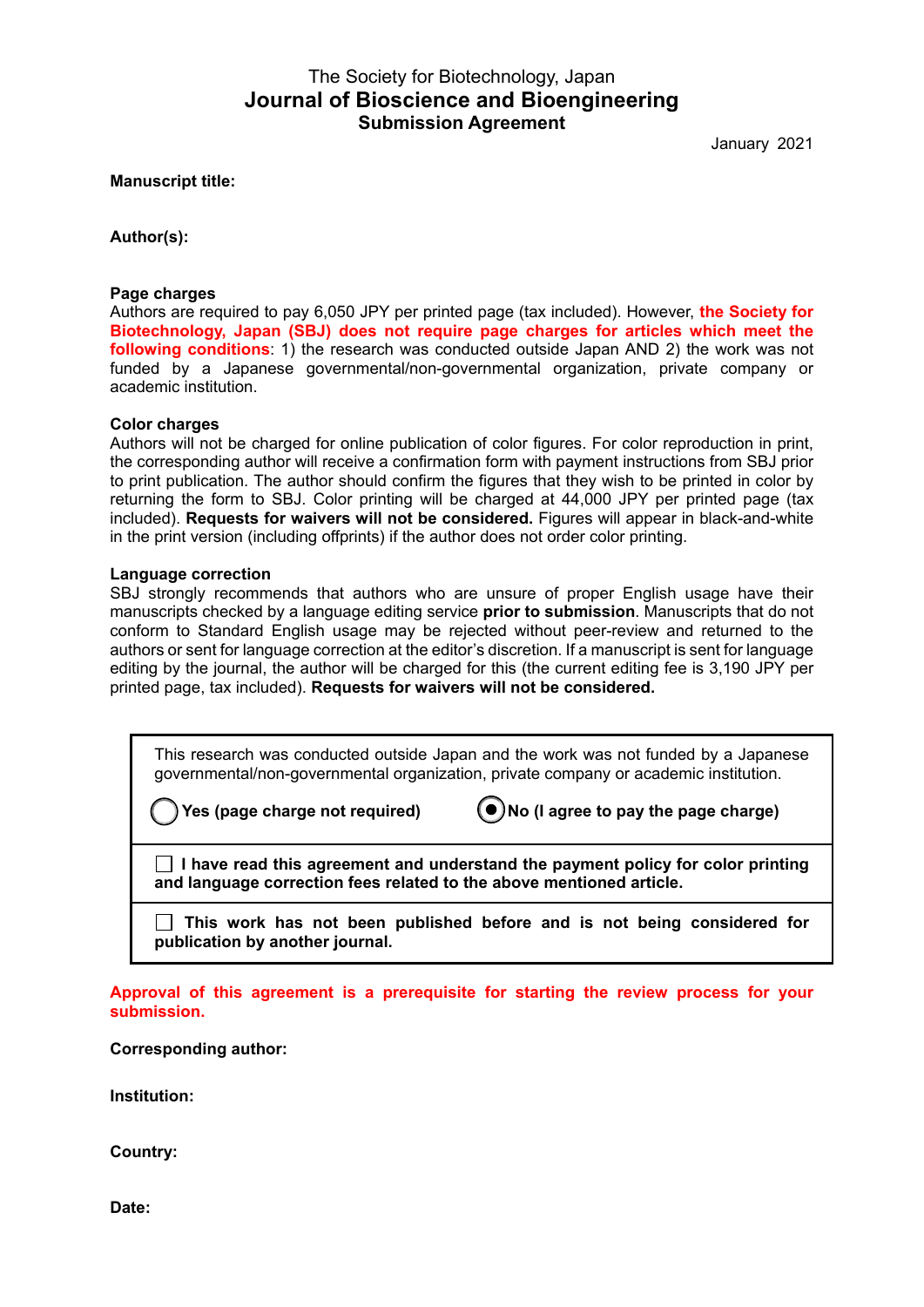# The Society for Biotechnology, Japan **Journal of Bioscience and Bioengineering Checklist**

**January 2021** 

**Please read all items carefully and check applicable boxes to indicate that you have understood and agreed with the statements. Any manuscript which does not meet the submission requirements after three rounds of editorial check will be rejected.**

**Instructions to authors are available at https://www.sbj.or.jp/e/jbb/jbb\_instructions.html.** 

**JBB expects authors to adhere [to recognized ethical codes such as those set out in](https://publicationethics.org/resources/resources-and-further-reading/international-standards-editors-and-authors) Responsible research publication: international standards for editors and authors.** 

**Title:** 

**Authors:**

## **ORCID**

**The corresponding author has linked an ORCID iD to his/her Editorial Manager account.**

To get ORCID: https://orcid.org/

# **AUTHORSHIP**

- $\Box$  All authors agree to take accountability for all aspects of the work.
- **Corresponding author should be a single person. Co-corresponding author is not acceptable.**
- **The online submission process must be carried out by the corresponding author.**
- $\Box$  The corresponding author vouches that:
	- he/she will be responsible for all communications between the journal and the authors
	- he/she will provide correct current contact details for all coauthors
	- all authors have approved the submitted version of the manuscript
	- all authors have agreed to submission to JBB
	- all authors meet the **[ICMJE authorship criteria](http://www.icmje.org/recommendations/browse/roles-and-responsibilities/defining-the-role-of-authors-and-contributors.html)** (see [www.icmje.org\)](www.icmje.org)
	- all individuals meeting the ICMJE criteria have been included as authors

**Note: Requests to add or remove an author after first submission will be handled according to the COPE (Committee on Publication Ethics) guidelines, set out in the COPE flowcharts.** Corresponding author [requests addition of extra author before publication](https://doi.org/10.24318/cope.2019.2.8) Corresponding author [requests removal of author before publication](https://doi.org/10.24318/cope.2019.2.9)

## **COVER LETTER**

**The cover letter addresses the following 4 points:** 

 $\Box$  1) All authors have read the submitted version of the manuscript and agreed to submit the work to JBB;

2) The work has not been published before and is not being considered by another journal;

3) The novelty and significance of the submitted work are briefly described;

4) **The copyright of the manuscript will be transferred to the Society for Biotechnology, Japan (SBJ) upon acceptance for publication.**

## **LANGUAGE CORRECTION**

 $\bigodot$  The manuscript has been checked by a professional language editing service or someone proficient in scientific English. Company or language editor's name:

Author used no professional language editing service.